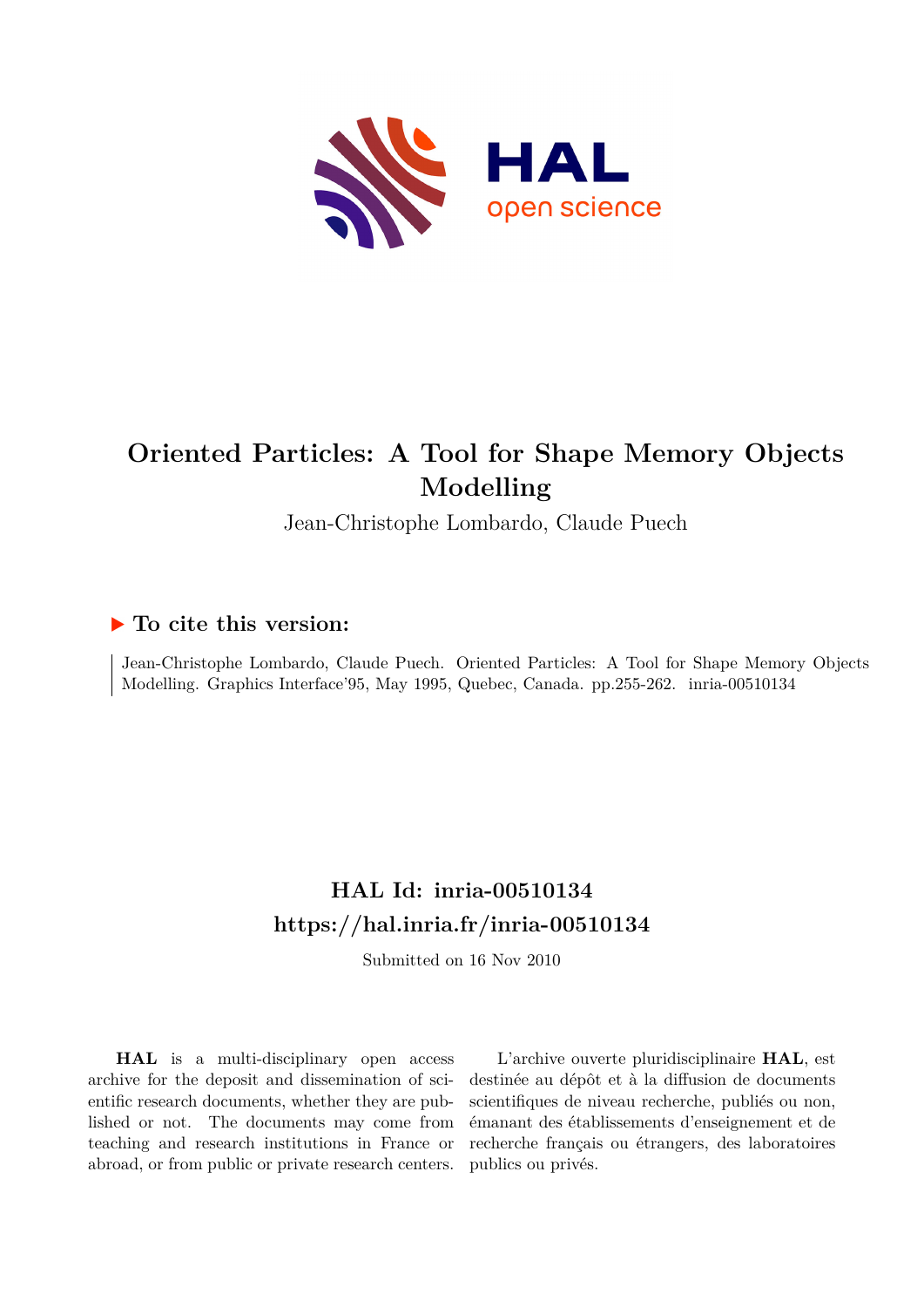# **Oriented Particles: A Tool for Shape Memory Objects Modelling**

Jean-Christophe Lombardo

*Jean-Christophe.Lombardo@imag.fr*

Claude Puech Université Joseph Fourier, Grenoble *Claude.Puech@imag.fr*

iMAGIS† / IMAG & INRIA BP 53, F-38041 Grenoble cedex 09, France fax +33 76 44 66 75

# *Abstract*

Originally introduced to render probabilistic objects, particle systems are now used in a wide range of applications. Oriented particle systems were designed as a dynamic modelling tool for describing 3D free-form objects. We propose a new method using oriented particle systems to dynamically simulate 3D *deformable* objects that may either come back to their initial shape or break during animations. This method can be used in a physically based animation system. We also propose a new more robust expression for the attraction/repulsion interaction between particles.

#### *R´esum´e*

Introduits en informatique graphique pour pallier aux lacunes de la géométrie classique, les systèmes de particules sont maintenant utilisés dans de nombreux types d'applications. Les systèmes de particules orientées ont été crées pour modéliser des surfaces tri-dimensionnelles de forme libre. Nous proposons une nouvelle méthode utilsant des systèmes de particules orientées pour simuler dynamiquement des objets déformables. Cette méthode peut être utilisée pour l'animation par ordinateur avec des modèles physiques. Nous présentons aussi une nouvelle expression pour les interactions d'attraction/répulsion utile pour tous les systèmes de particules (orientées ou non).

**Keywords:** particle systems, deformable models, dynamic simulation, computer animation

# **1 Introduction**

Originally, particle systems were designed by W. T. Reeves to render fuzzy objects like fire [10] or trees and grass [11]. These first particle systems where initialized by stochastic processes and driven by a very rough approximation of the dynamic laws. There was no interaction between particles. Spectacular movies such as *Star Trek II: The Wrath of Khan* - scene of the *Genesis Demo* (June 1982 - Paramount) show the power of particle modelling. Further research focused on the control of movements [12, 15, 5], as well as physical simulation of fluids and deformable bodies [8, 14, 7, 6]. In 1992, Richard Szeliski and David Tonnesen presented another improvement of particle systems [13]. They used anisotropic basic elements, called *oriented particles*, to model complex 3D surfaces.

A *particle system* can be seen as a set of point masses called particles moving under external actions. Such a simple system can be improved in several ways. The first one is to add interactions between particles such as attraction/repulsion forces. These forces maintain a distance between two interacting particles by applying a repulsion force when particles are too close and an attraction force when they are too far away.

The paper proposes a new approach, based on oriented particles, for modeling and animating shape memory objects. The next section is an introduction to the notion of oriented particle. Section 3 presents a new attractionrepulsion force called *cohesion force*. This force gives a better control on the oscillations of (oriented or not) particle systems. Section 4 describes interaction laws, called *form interactions*, that impose shape constraints on the objects geometry. As a result, particles can be used to simulate 3D free-form deformable surfaces that recover their original shape after deformation. This is described in section 5. A different application is given in section 6 where form interactions are used to impose shape memory not to the surface of objects but to skeletons that define an implicit surface. This leads to a new kind of shape memory deformable objects based on oriented particles and implicit surfaces. The last section is devoted to ongoing research and future work.

<sup>†</sup> iMAGIS is a joint project between CNRS, INRIA, Institut National Polytechnique de Grenoble and Université Joseph Fourier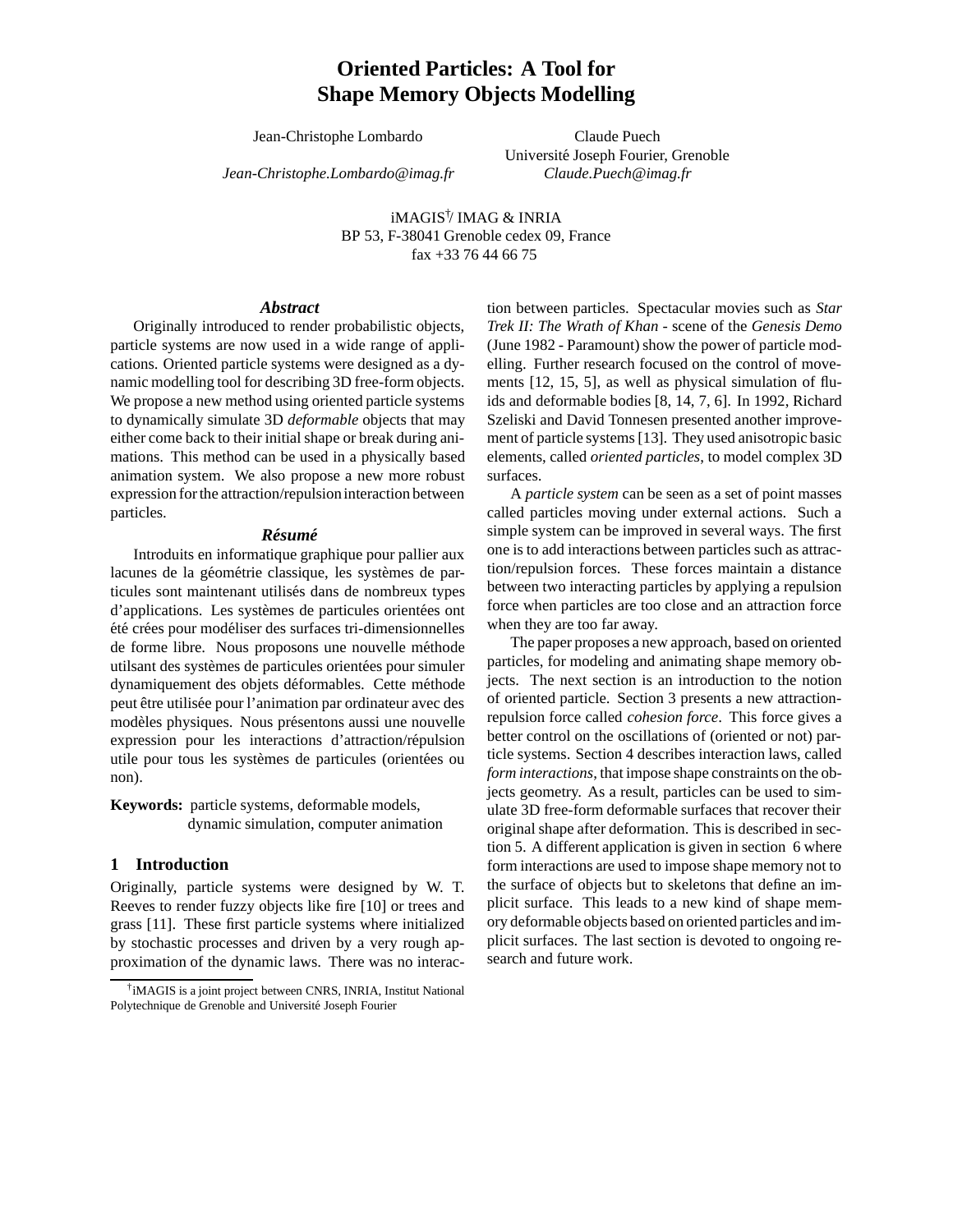

Figure 1: Oriented particles - Definition



Figure 2: Lennard-Jones intermolecular force function

# **2 Oriented particles**

Oriented particles prove to be useful for modelling 3D shapes. The following definitions are taken from [13] and will be used throughout the paper. The original paper [13] also describes some derived tools for modelling.

Besides classical mass and position, an oriented particle is defined by a normal vector<sup>1</sup> (Figure 1). Each particle can be considered as a surface element. The system obeys solid dynamic laws. Each interaction law is modelled by a force and a torque. Linear acceleration can be computed from applied forces and particle mass, and angular acceleration from applied torques and inertia matrix with the standard Newtonian equations of motion [1].

The cohesion of the set of particles is ensured by the use of a long-range attraction / short-range repulsion force. As in almost every interacting particle system, the force  $\bar{f}_{LJ}$  used by Szeliski and Tonnesen derives from the Lennard-Jones model of intermolecular potential function Φ*LJ* [1] (Figure 2).

$$
\Phi_{LJ}(r) = \frac{\beta}{r^n} - \frac{\alpha}{r^m}
$$
  

$$
\vec{\mathcal{F}}_{LJ}(\vec{r}) = -\text{grad}(\Phi_{LJ}(r))
$$

where *r* is the distance between the two interacting particles,  $\alpha$ ,  $\beta$ , *n* and *m* are constants<sup>2</sup>. With *r* less than  $r_0$  this is a repulsion force, when  $r$  is equal to  $r_0$  particles are in a rest state. With *r* between  $r_0$  and  $r_1$ , the force applied is an attractive force. When  $r$  is greater than  $r_1$ , there is no interaction between the particles.  $r_0$  is called the rest distance, and  $r_1$  the influence radius.

This kind of force is isotropic; it depends only on the distance between interacting particles. The torque generated by this interaction law is identically null.

In order to force the particles to group themselves into surface-like shapes, a complex interaction law deriving from the weighted sum of three potentials is added. The force and torque derived from each potential try to place particles in specific relative positions. The geometric constraints enforced by the potentials emitted by particle *A* applied to *B*, as presented in [13] are the following:

- co-planarity:  $\Phi_P = (\vec{n}_A \cdot \vec{r})^2 \Psi(||\vec{r}||)$ The force and the torque deriving from this potential act to place particles in the same plane.
- co-normality:  $\Phi_N = ||\vec{n_A} \vec{n_B}||^2 \psi(||\vec{r}||)$ The co-normality potential has been added to the set of interaction forces to control twist.
- co-circularity:  $\Phi_C = ((\vec{n}_A + \vec{n}_B).\vec{r})^2 \psi(\|\vec{r}\|)$ The co-circularity force and torque translate and rotate particles to place them along a circle.

The weighting function  $\psi(r)$  is a monotone decreasing function used to limit the range of interactions. We refer to [13] for a discussion of these potentials.

#### **3 Keeping the particle set cohesion**

In particle systems, the standard attraction/repulsion force model is the Lennard-Jones one. This function issued from gas molecular dynamics, although being commonly used to model interactions between particles, presents two main drawbacks. First, the parameter set is not intuitive at all. It is quite hard to anticipate the results of any change. Secondly, the system oscillates. Attraction/repulsion force is a conservative force, so oscillation is a natural phenomenon. Damping is introduced to dissipate energy. Problems come from the amplitude of these oscillations and the use of a discrete integration of dynamic laws. Their summed effect leads to a slow convergence for the particle system. It can reach a rest state

<sup>&</sup>lt;sup>1</sup>The system described in this section is three-dimensional, figures are drawn in 2D for a better understanding.

<sup>&</sup>lt;sup>2</sup>We can find in [6]  $\alpha = Er_0^{2n+1}/n$ ,  $\beta = Er_0^{n+1}/n$  and  $m = 2n$ ; where *E* is a scaling factor,  $r_0$  is the rest distance and *n* remains a non intuitive constant.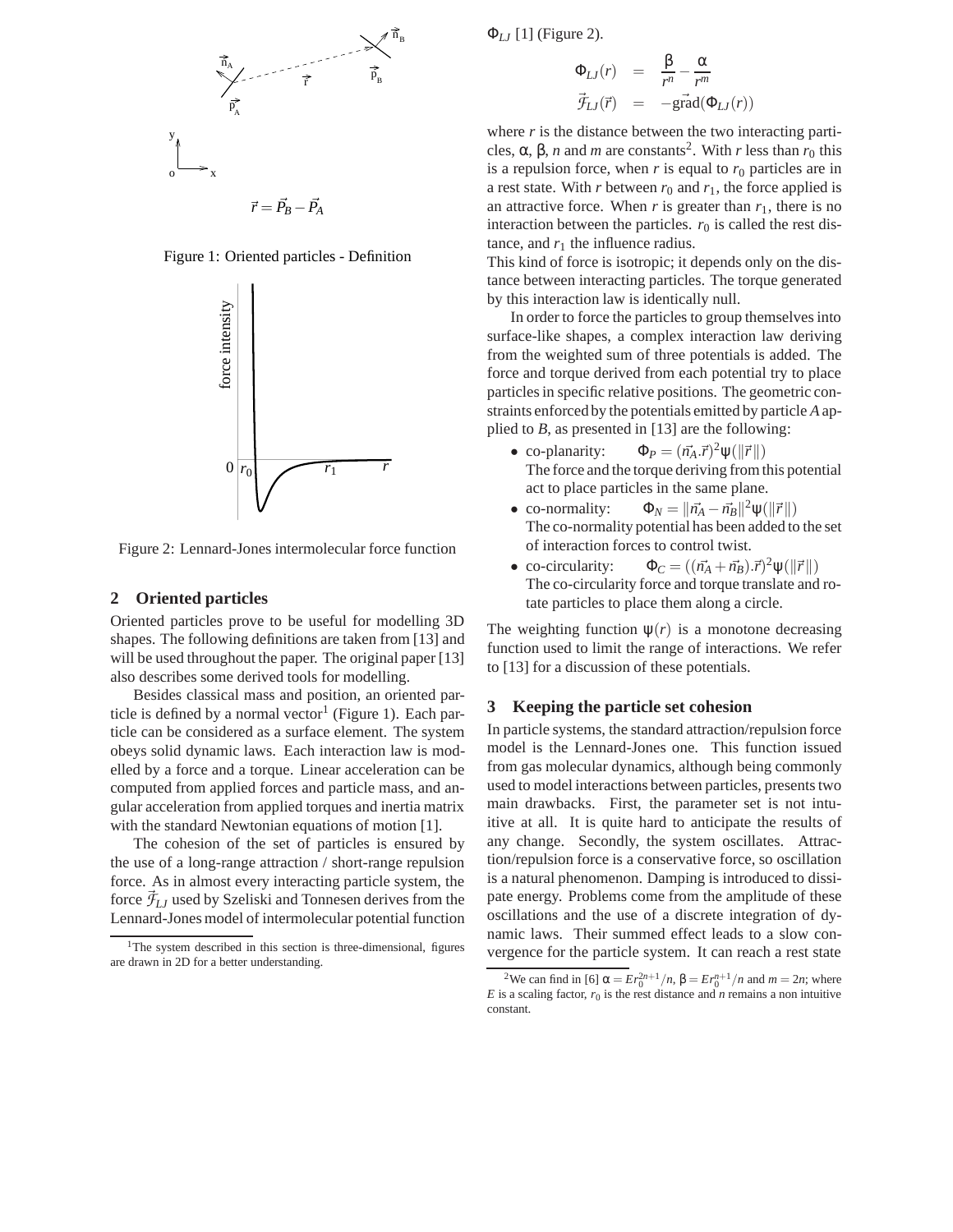only if the time step is very small. A Lennard-Jones function has a steep slope near the equilibrium position  $r = r_0$ . When discrete integration methods such as the Euler or the Newton-Cotes [9] technique are used, if the time step is too large, particles may need "infinite" time to reach an equilibrium state. For example, if at time *t* distance *r* between *A* and *B* is too small, a repulsion force is applied during next *dt*. At  $t + dt$ , *r* is greater than  $r_0$  and an attraction force is applied. At  $t + 2dt$ , particles are too close, and so on. If *dt* is much too large, the modulus of applied force grows and the object explodes. If *dt* is too large (the most often), it takes a long time for the system to reach its rest state. During this interval of time, particles movement may cause a change in neighborhood, thus a change in object behavior. A trivial method to limit oscillations is to give the medium in which particles evolve an important damping effect. This method does not give the expected results. Such a damping effect is global to the scene. Movements due to external forces are damped too. So external forces amplitude must be increased. Such a solution is not acceptable because manipulating high amplitude forces requires the use of a small time integration step. Another solution is to add a friction interaction between particles. It means that the damping effect depends on local particles density. Although giving better results than global damping, this approach of local damping isn't satisfactory. Theses approaches don't solve the oscillation problem, they try to mask it.

# **Defining a new attraction/repulsion force**

As oscillations result from the steep slope near  $r = r_0$ , we define new attraction/repulsion forces with a null slope at equilibrium point. First of all, we must study what are the requirements for a function to model an attraction/repulsion force.

#### **Mathematical definition**

The mathematic properties that a function  $\vec{\mathcal{F}}(\vec{r})$  should have to model an attraction-repulsion force are the following:

- $\cdot$   $\vec{\mathcal{F}}(\vec{r})$  only depends on inter-particle distance. Its action is to move particles farther or closer to one another:  $\vec{\mathcal{F}}(\vec{r}) = f(r)\vec{r}/r$  where  $r = ||\vec{r}||$
- two particles cannot be at the same location:

$$
\lim_{r\to 0^+}f(r)=+\infty
$$

- There is one and only one rest distance:  $\exists! r_0, f(r_0) = 0$
- A repulsive force is applied when particles are too close:  $\forall r < r_0, f(r) > 0$



Figure 3: Cohesion force

- An attractive force is applied when particles are too distant:  $\forall r > r_0, f(r) < 0$
- Repulsion forces grow as particles move nearer:  $\forall r, 0 < r < r_0, f'(r) < 0$
- As particles move away from one another, attraction forces grow, reach a maximum and then decrease to be negligible as soon as distance becomes

too large:

\n
$$
\exists r_m > r_0, f'(r_m) = 0
$$
\n
$$
\forall r_0 < r < r_m, f'(r) < 0
$$
\n
$$
\forall r > r_m, f'(r) > 0
$$
\n
$$
\lim_{r \to +\infty} f(r) = 0
$$

#### **Cohesion force**

We propose the function

$$
f_{AR}(r) = E \frac{(r_0 - r)^3}{r} e^{-\alpha (r_0 - r)^2}
$$

to model the interaction. It verify all the "natural" mathematical conditions required described above and have the desired property (Figure 3):

$$
f'(r_0)=0
$$

Computing this expression (we call it *cohesion force*) at each time step is time consuming, but it can be easily tabulated. This force function is also conservative. Damping is used, but low coefficients are sufficient to limit oscillations. Experiments show that oscillations are drastically cut down.

The parameter set is more intuitive than Lennard-Jones one.  $r_0$  appears explicitly.  $E$  is a scaling factor, as *E* gets larger the objects becomes stiffer. As in Lennard-Jones expression, parameters are global<sup>3</sup>. Parameter  $\alpha$ 

<sup>&</sup>lt;sup>3</sup>Acting on a parameter modifies all the curve, so it is quite hard to adjust the parameters. It should be better to specify properties for each part of the curve.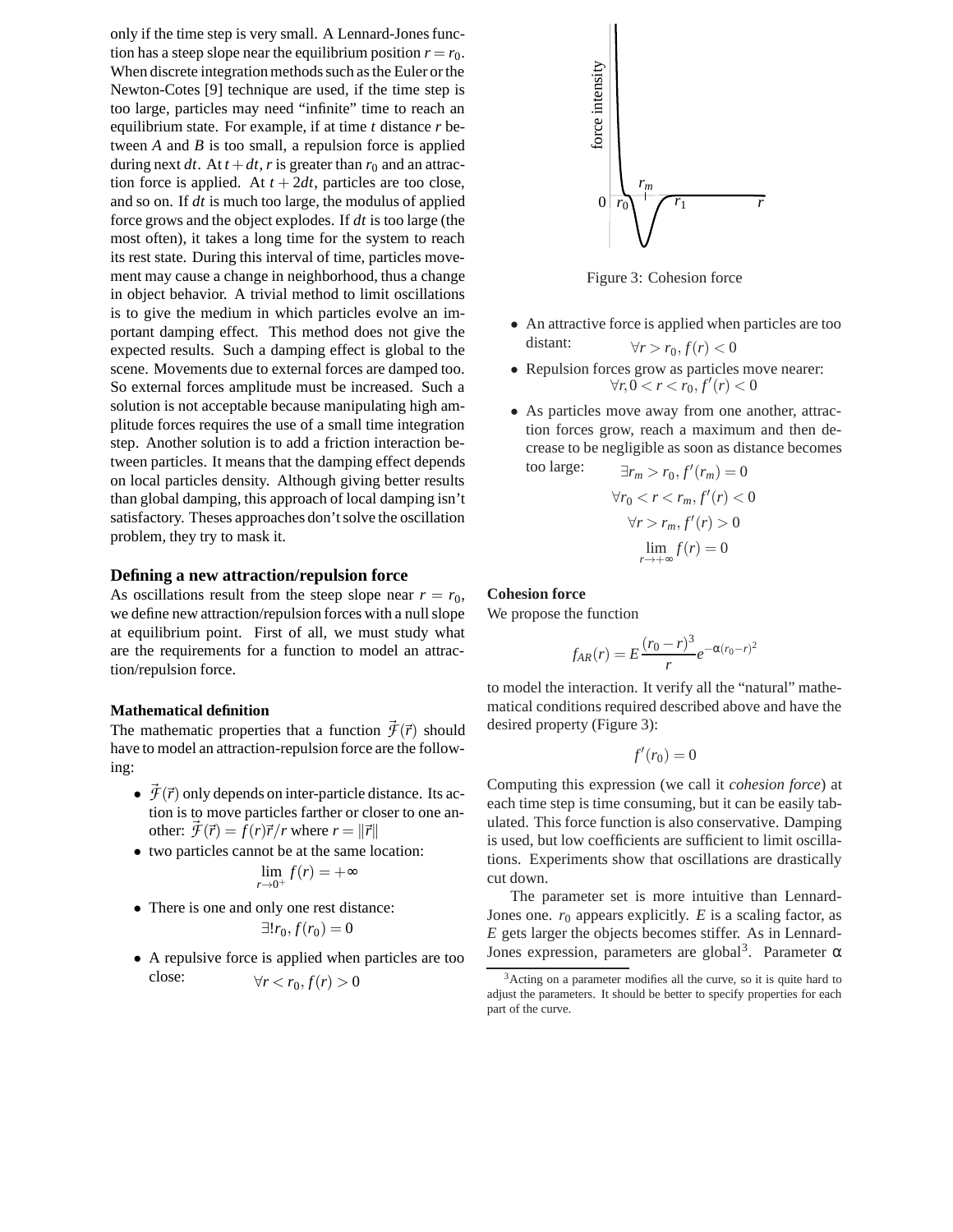is not easy to manipulate. Increasing  $\alpha$  squashes all the curve. It allows to shorten the influence radius but the scaling factor must be used to restore the maximum attraction force.

#### **Experiments and results**

To compare cohesion and Lennard-Jones forces, a set of tests was performed. Two (non-oriented) particle systems are initialized with each type of force (with parameters chosen in order to get similar behaviors). Each system is given the same damping, each particle is given the same mass. Simulations are computed using the same time step. Particles are placed near their equilibrium position and released. While they reach the equilibrium state, oscillations are measured and plotted versus time in both cases. Let's call  $\vec{\delta x}_i$  the displacement of particle *i* during one time step. We choose:

$$
O(t) = \sqrt{\sum_i (\|\vec{\mathbf{\Omega}}\cdot\vec{\mathbf{\Omega}}\cdot\|^2) - \|\sum_i \vec{\mathbf{\Omega}}\cdot\vec{\mathbf{\Omega}}\cdot\|^2}
$$

as a measure of oscillations.  $O(t)$  is a measure of the movement of the particles around the mass center of the system. Plots made for systems with various number of particles show that cohesion forces always make the system converge<sup>4</sup> faster than Lennard-Jones forces.

A robustness test was performed too, using systems composed of 3 particles placed on an equilateral triangle with side length equal to *p*% of the theoretical rest length. Simulations were run with *p* ranging from 100% to 60% (Figure 4). With a length below 60% of the rest length both systems diverge. We notice that cohesion forces are much more robust than Lennard-Jones ones. Systems initialized with Lennard-Jones forces diverge with an initial distance between particles equal to 80% of the rest length while cohesion forces lead to convergence for an initial length less than 60% of the rest length (Figure 4d). Cohesion forces in this extreme case are not worse than Lennard-Jones forces in a good case ( $p = 95\%$ ).

During a simulation, except in case of collisions, shape changes are slow. It means that, if an object is in its rest state a time  $t$ , at time  $t + dt$  it will be near its rest state. Top curves (Figures 4a and 4b) show that oscillations amplitude stays low.

# **4 Keeping the object form**

We now turn to the main topic of this paper. Our goal is to simulate deformable objects. Theses objects have their own shape. An object, under a fair external force

field<sup>5</sup>, should be distorted. When the force field disappears, the object is expected to take back its original shape (or a "close" approximation of the latter).

The object shape is defined through local interactions of particles. The set of interaction laws given by R. Szeliski and D. Tonnesen is not suitable for simulating deformable objects. The main drawback is related to the co-circularity potential. This potential forces particles to be co-cyclic, but the circle isn't defined (the particles being oriented particles have an associated normal vector, so that two arbitrary particles are not trivially co-cyclic!). Consider two particles initially on a circle. If an external event, such as a collision, occurs, submitting only one of these particles to an external force field, this particle moves. Because of the co-circularity interaction law, both particles will move and rotate to be co-cyclic. When both particles get on a circle (or near a circle), there is no reason for this circle to be the same as the initial one. As we want to model memory shape objects, we want these objects to restore their initial shape after deformation. The constraint imposed by the co-circularity potential isn't strong enough. Thus, we must use a stronger one. A good potential is a potential with only a few minima corresponding to a small number of particles relative positions.

A way to define the geometry of a surface is to give the local curvature of each point. This information is sufficient for rebuilding the object. So we define an interaction which acts to maintain this local curvature. An easy way to obtain adequate forces and torques is to derive them from an adequate potential. Such a potential should be minimal at rest. Any distance function between an "arbitrary" state and the rest state is a candidate. We now describe our choice.

The inverse of the radius of the tangent sphere is a measure of the curvature. In order to "restore" the object we try to restore this radius. An oriented particle *A* and a radius *R* define an unique circle. The center of this circle is the point  $\vec{P}_A - R\vec{n_A}$ . Thus, two particles *A* and *B* are on the same circle of radius *R* if and only if:  $\vec{P}_A - R\vec{n}_A = \vec{P}_B - R\vec{n}_B$ or, equivalently, if and only if:  $\|\vec{r} + R(\vec{n}_A - \vec{n}_B)\| = 0.$ To avoid computing a square root at each time step, we choose

$$
\Phi_F = \|\vec{r} + R(\vec{n_A} - \vec{n_B})\|^2
$$

for the geometrical part of the potential, and get the following interactions laws:

$$
\begin{array}{rcl}\n\vec{\tau_F} & = & 2R[\vec{n_A} \times (\vec{r} - R\vec{n_B})] \Psi(||\vec{r}||) \\
\vec{\mathcal{F}}_{\mathcal{F}} & = & 2[\vec{r} + R(\vec{n_A} - \vec{n_B})] \Psi(||\vec{r}||)\n\end{array}
$$

Applied torque and force are respectively computed by multiplying  $\vec{\tau}_F$  and  $\vec{\mathcal{F}}_f$  by a decreasing function of the dis-

<sup>&</sup>lt;sup>4</sup>We say that a system converges when it reaches an equilibrium state. We say that it diverges when the object explode under the action of too large interaction forces.

<sup>&</sup>lt;sup>5</sup>Obviously, due to particle model, unreasonable force will cause uncontrolled permanent deformation or even object explosion.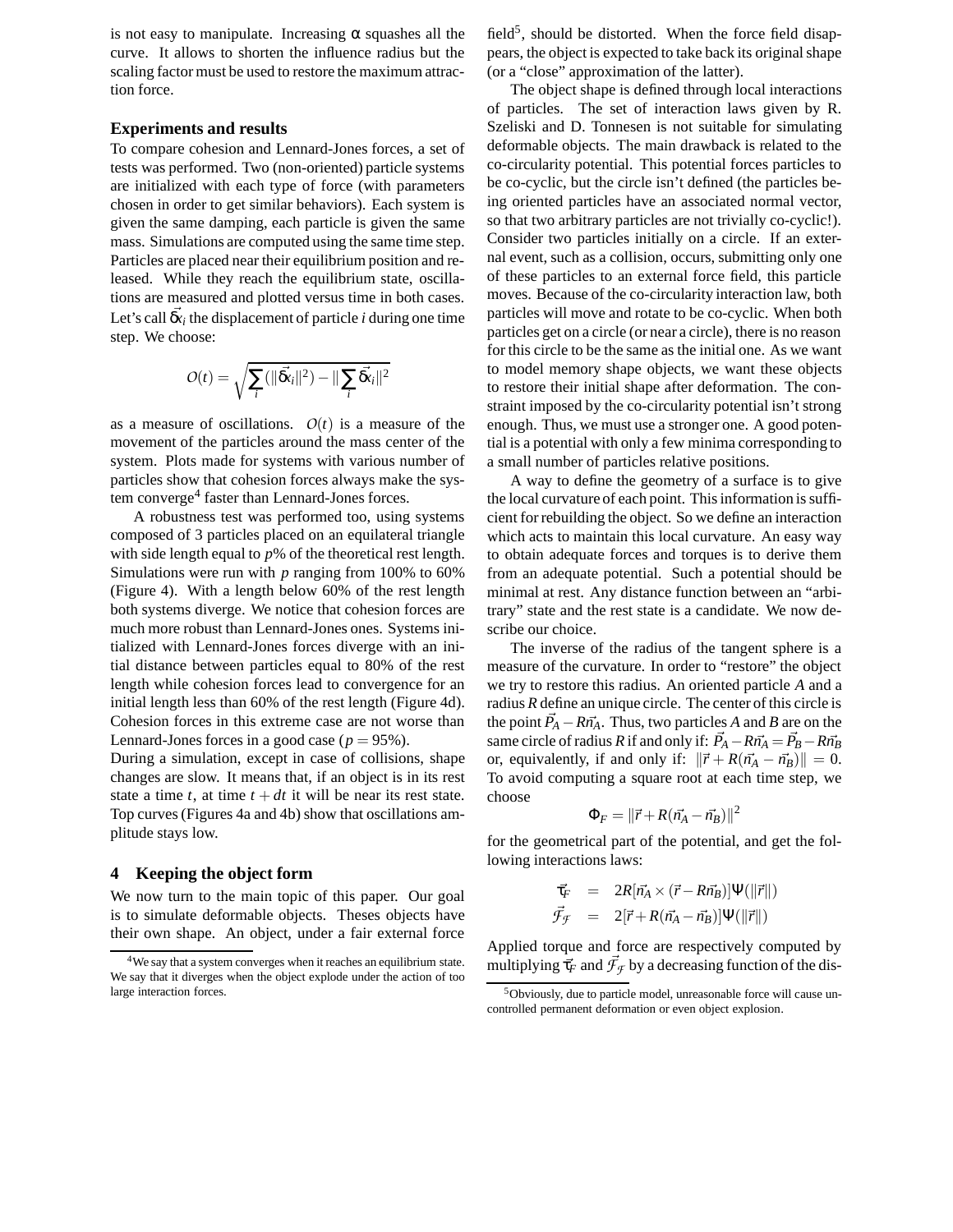

c) length  $= 85\%$  of the rest length d) length  $= 60\%$  of the rest length

Figure 4: Distance between initial and rest states influence upon oscillation damping for both attraction forces

tance between particles. We call this interaction *form interaction.*  $\vec{\mathcal{F}}_{\mathcal{F}}$  is null only at the surface of the sphere and elsewhere attracts particles towards the surface.  $\vec{\tau}_F$  is null when the particle normal goes through the center of the sphere and elsewhere tries to enforce this property. So this interaction is null if particles are on the same sphere and else acts to place them on it.

# **5 Modelling shape memory surfaces**

Cohesion forces and form interaction allow modelling and simulation of free-form deformable 3D surfaces. Each particle is given an interaction law which is a weighted sum of all the interactions<sup>6</sup> described above. The particle simulation algorithm is a standard one:

> As long as the simulation is running For each particle in the scene Compute interactions with each

particle in the neighborhood For each particle Sum interactions and external actions Integrate dynamics laws to compute acceleration, speed and position

The only difference with a non-oriented particle system is that interaction involves torques besides forces. Thus, acceleration, speed and position have a linear and a rotational component.

We introduce a typing mechanism to model more complex behaviors, with two kinds of particle types (*hinge* and *standard*). We introduce also two kinds of interactions: a *complete interaction* computed with an interaction law composed of a weighted sum of all the interactions previously described in this paper, and a *repulsion interaction* modelled with an exponential function of the distance. To handle this, we use a set of simple rules:

• a hinge has a complete interaction with every standard particle.

<sup>6</sup>To make them roughly scale independent, we use normalized interactions.  $\phi_P$  and  $\phi_C$  are divided by  $\|\vec{r}\|^2$  and  $\phi_F$  by  $(R\|\vec{r}\|)^2$ .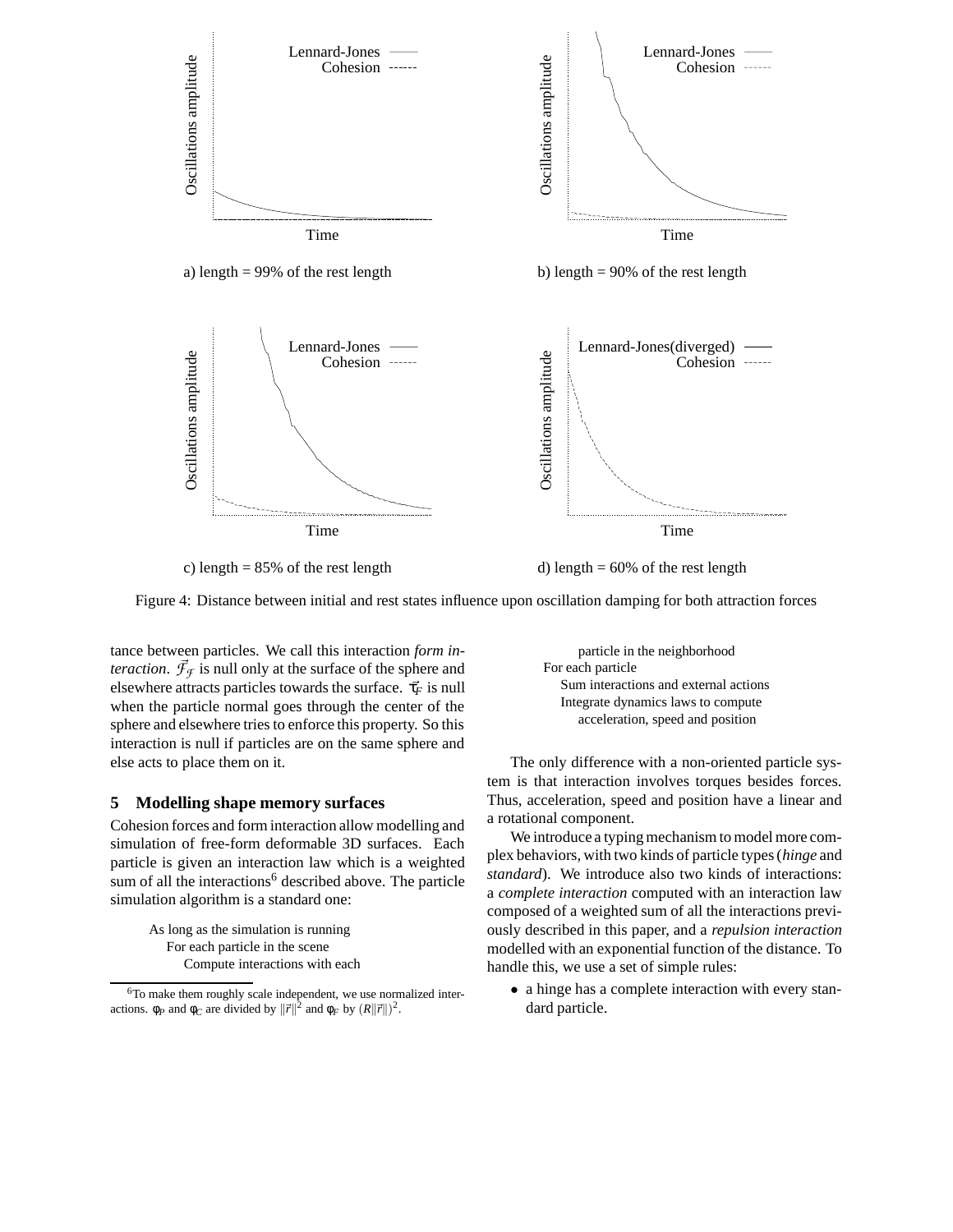- a standard particle has a complete interaction with all instances of the same standard type and with hinges.
- particles with no complete interaction repel themselves.

This feature allows to subdivide the object into as many independents parts (with a standard type per part) as needed and connect them with hinges.

As in most particle systems that model deformable objects, we introduce another rule to specify object membership:

• a particle interacts (as described above) with each particle belonging to the same object and repels others.

The use of such a rule allows detection and treatment of collisions between objects at no extra cost.

Szeliski and Tonnesen oriented particles define only a normal and a tangent plane. We choose to model an oriented particle as a complete referential, with an origin position (particle position) and three axes (particle orientation). The normal vector  $\vec{n}$  used in interactions is an arbitrary normed vector in particle referential. In this way we can model more complex behaviors and avoid using twist control interaction.

Figure 5 shows a spiral modelled with ten oriented particles. Each particle's interaction law is a weighted sum of cohesion, form, co-planarity, and friction interactions. Each particle has a specific local curvature (used for the form interaction) that grows as the particle gets closer to the inside of the spiral. The co-planarity interaction is used to keep all the particles in the same plane. Figure 5a) shows the object in its rest state. Opposing external forces are applied to the two extremity of the spiral. Their action is to uncoil it (Figure 5b and Figure 5c), until interactions between particles (due to their relatives positions) generate compensating internal forces (Figure 5d). This state is a rest state. The sum of external plus internal forces is zero. During the second phase, external forces are released. The spiral progressively recovers its shape (Figure 5e and Figure 5f).

# **6 Modelling implicit objects with shape memory skeleton**

Implicit surfaces have been used by Marie-Paule Gascuel to model deformable objects [4]. An object is defined by a set of skeletons and a set of associated potential functions. The object surface is an isosurface of the sum of all emitted potentials. The slope of the potential function around this constant defines the stiffness of the object. Each implicit surface is sampled. Collision detection is computed by testing sample points of an implicit surface against the potential emitted by the other object. Potentials are decreasing functions of the distance of the emitting skeleton. Therefore it is straightforward to know if a point is inside or outside the object. If the value of the potential in the tested point is higher than the considered constant, the point is inside the object, otherwise it is outside. Exact contact surfaces are modelled by adding negative terms to the potentials. The exact contact surfaces allows to compute reaction forces in the collision area. These reaction forces are then expressed at the skeleton center of mass as a pair (force, torque) and integrated during the following time step.

Recent work uses a non-oriented particle system as skeleton for this kind of object to model highly deformable objects. As shown in [2], using a particle system as a set of skeletons for implicit objects means being able to dispatch reaction forces between particles, being able to re-sample efficiently implicit surfaces after a change of topology.

We propose the use of an oriented particles system to handle skeletons. This allows modelling a new kind of objects: implicit defined deformable objects with *shape memory skeletons*. Such objects combine features of the two models: shape memory and adaptable topology, precise contact processing and high quality rendering. As oriented particles are referentials, using them to handle skeletons of the implicit surface allows many improvements in this kind of modelling. Anisotropic potential functions can be used instead of distance functions used in [4, 2]. Each skeleton can be a complex object defined as a collection of primitives placed in the oriented particle referential.

Figure 6 shows a simulation of a collision between implicitly defined objects. The ball is a deformable object [4]. To each particle of the spiral from Figure 5 we attached a square skeleton. Deformations of the resultant implicit surface are only due to the movements of the skeletons. Initially the spiral is in a rest state an the ball is given a linear speed to collide the spiral. Collision deforms the spiral which recovers its original shape.

# **7 Conclusions and future work**

As the implemented system was designed to test whether dynamic simulation with oriented particles is feasible or not, there was no optimization (neither in time nor in memory) done up to now. However, it is important to note that simulations are computed at interactive rate (ratio between computing and simulation time is about 3). This feature is important for such a tool. Modifications on parameters can be validated immediately by their influence on simulation. New animations can easily be designed.

Let us emphasize a few advantages of the proposed methods.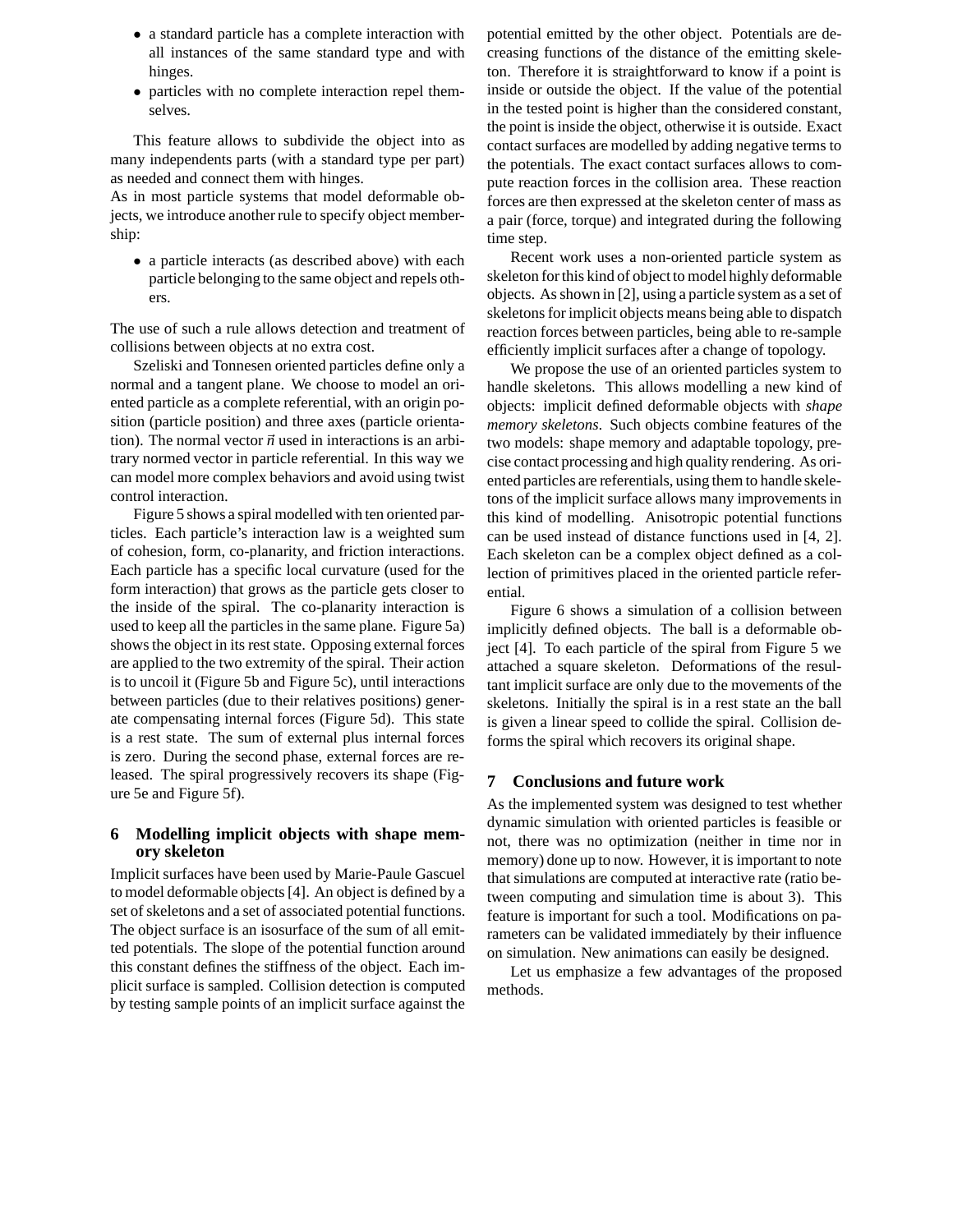

Figure 5: Recovering shape after a distortion



Figure 6: 3D simulation with implicit surfaces